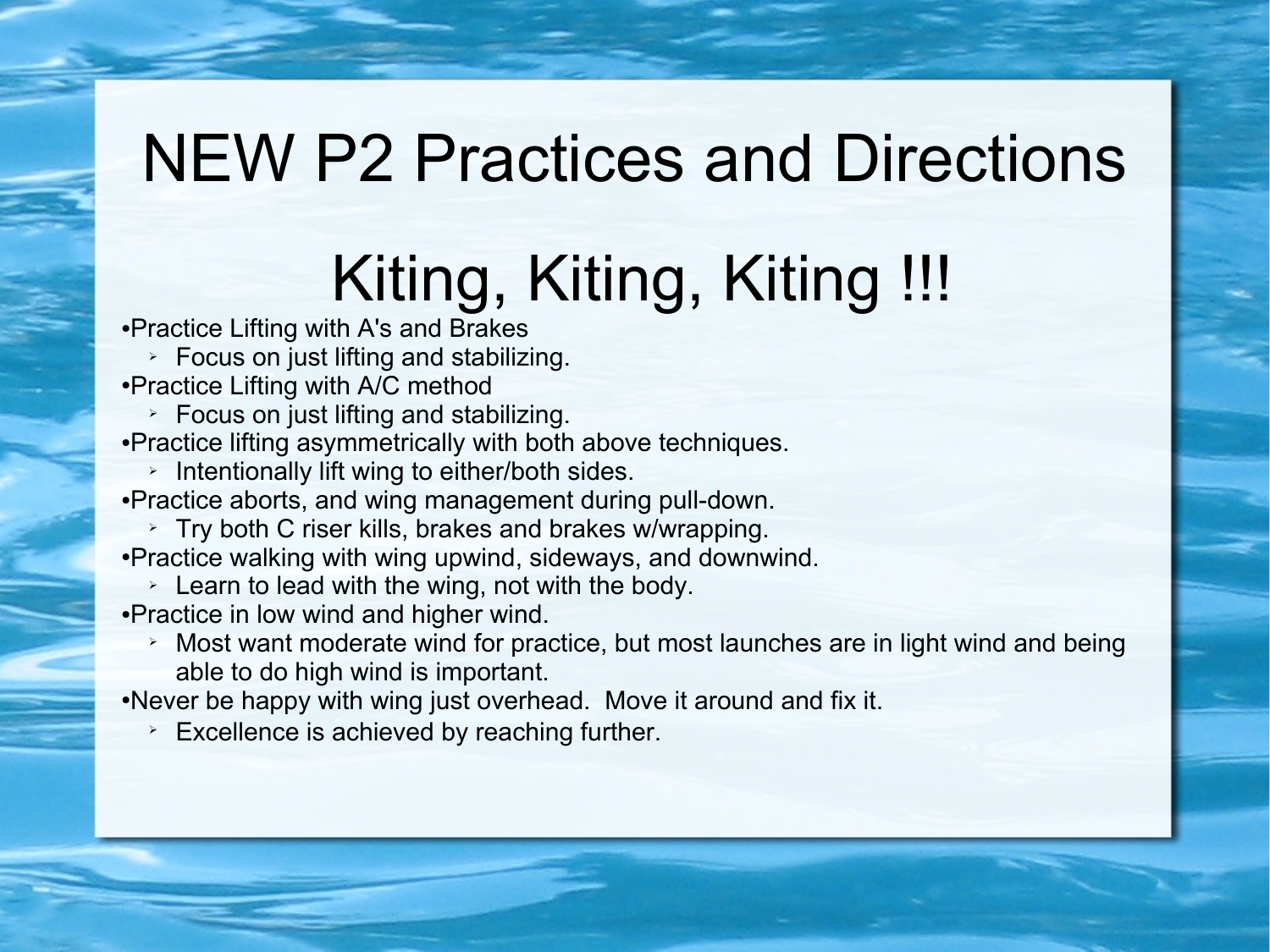# NEW P2 Practices and Directions

### Flying, Launching, Landing

#### **Flying**

**In Flights, practice using each of your tools. Remember, you are human, you can make mistakes with any facet of flying tasks. Assuming is never as good as practice.**

#### **In Flight Tasks**

Repeat each of these (not close to the ground) – Big Ears- both sides and one side, Speed Bar, Rear Riser Steering, One Handed Steering, Flying slow and steering with outside hand (release slow and smooth), 360s (not too tight and always well clear of terrain – 100 yards at closest), and stabilo yank..

#### **Launching**

●Practice different **launch** techniques. A/C, A / Brakes, Forward, Reverse with no A risers in hands (on steeper slope or stronger winds) ●Practice lifting and quickly aborting.

#### **Landing**

●Practice landings with eyes on horizon.

• Practice landings with faster flares and also slower, just avoid flaring fast enough to climb away from ground.

•When it is a good day (not busy and a good time when nobody is about to launch) and you feel ready, practice a side hill landing. Example: If wind is slightly from the right, WNW wind, launch and turn south, the back to NW and land slightly below launch at 300.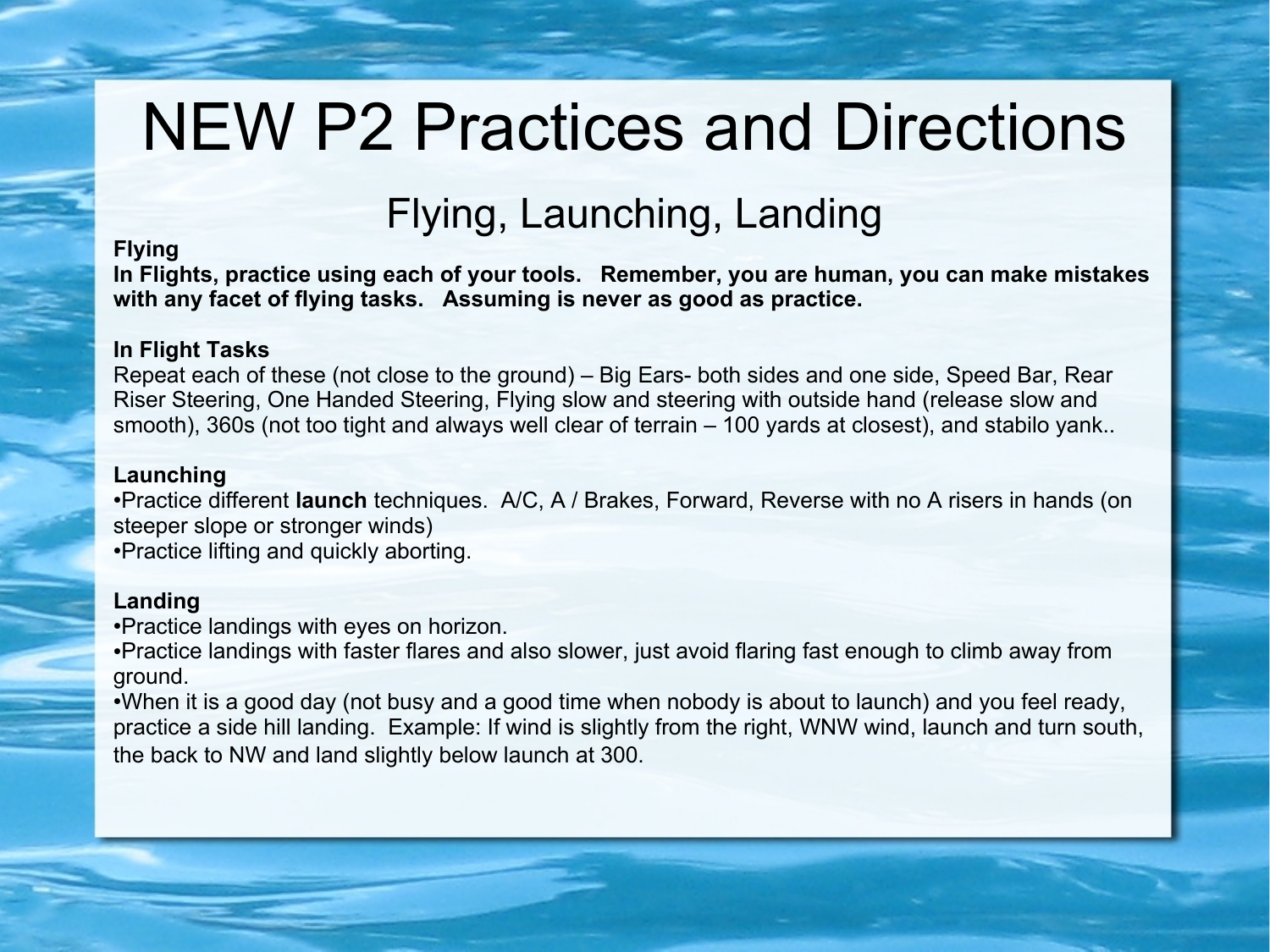### NEW P2 Practices and Directions Thermal Practice

#### **Only practice 360s with lots of terrain clearance**

• Practice the habit of waiting long enough for the wing to be back above you after you enter lift. After entering a what you sense is a thermal, leave the brakes up until you feel yourself swing back under the paraglider above you. After this, you can then slowly pull the brakes to shoulder or just above the shoulders. Begin counting to 3 as you sense the thermal..

• If the thermal goes up for at least 3 seconds, you can then start a 360 with weight shift and slowly letting the outside hand up.

• Only keep circling as long as terrain clearance remains good and you are climbing. During the circling, use lots of weight shift and learn to keep your bank steady with the outside hand.

• Steady bank does not mean slow hands. It means timely adjustments with understanding that the wing does not react quickly.

• Read all articles and ask lots of questions about thermaling techniques.